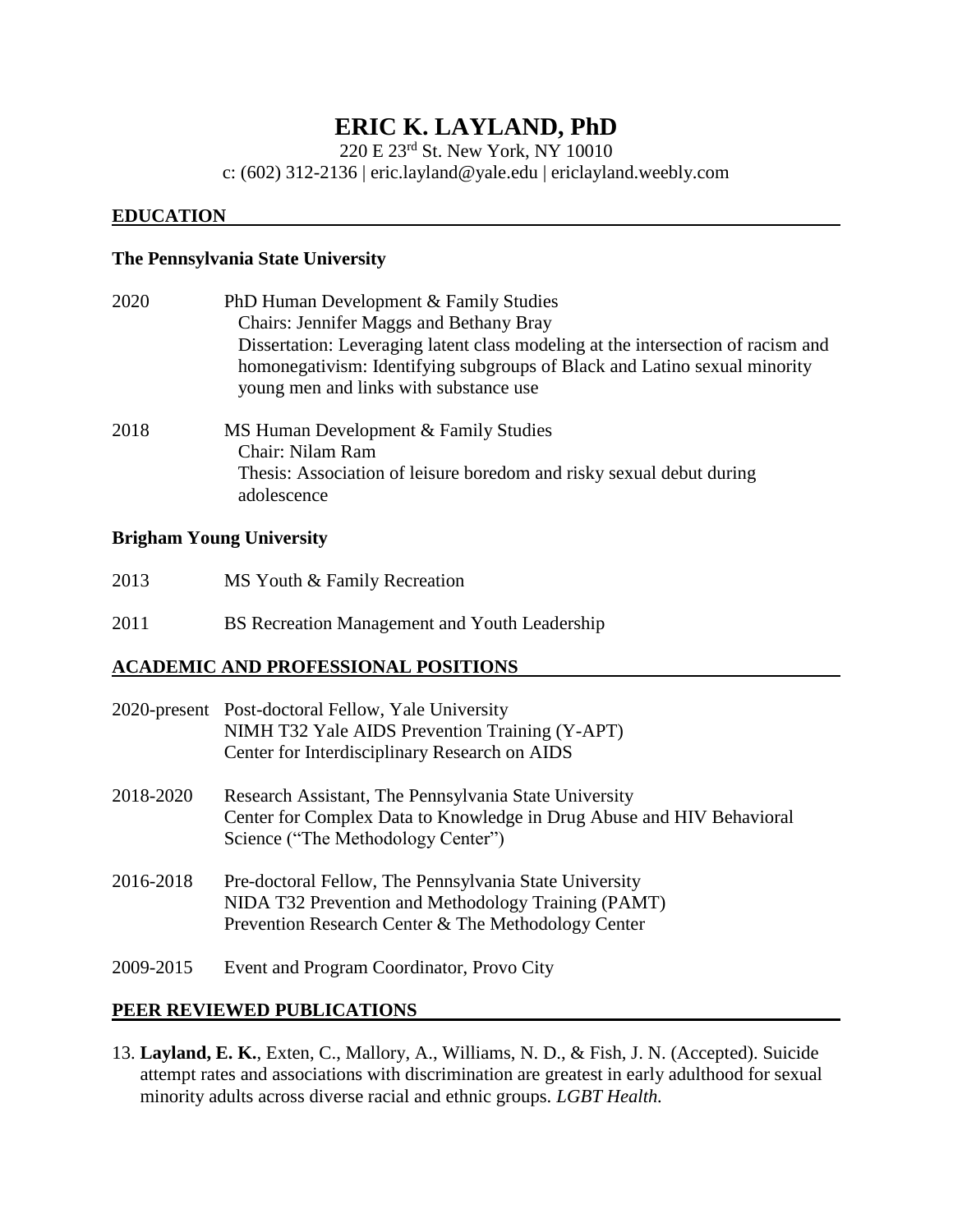- 12. **Layland, E. K.**, Carter, J. A., Perry, N. S., Cienfuegos-Szalay, J., Nelson, K. M., Peasant-Bonner, C., & Rendina, H. J. (Accepted). A systematic review of stigma in sexual and gender minority health interventions. *Translational Behavioral Medicine.*
- 11. Stone, G. A., Harris, B., Duffy, L. N., Billy, T., Kelly-Prior, B., Kivel, D., Schmalz, D. L., **Layland, E.**, & Mowatt, R. (Accepted). Implicit attitudes and the challenge of becoming a reflexive leisure scholar. *Leisure Sciences.*
- 10. Hidalgo, M., **Layland, E. K.**, Kubicek, K., & Kipke, M. D. (2019). Sexual racism, psychological symptoms, and mindfulness among ethnically/racially diverse young men who have sex with men: A moderation analysis. *Mindfulness*, 11(2020), 452-461 1-10. DOI: 10.1007/s12671-019-01278-5
- 9. Kipke, M., Kubicek, K., Wong, C., Akinyemi, D., Robison, Y. A., Hawkins, W., Rice, C. E., **Layland, E.**, Bray, B., & Belzer, M. (2019). The Healthy Young Men's Cohort Study: Study design and methodology. *Journal of Medical Internet Research, 8*(1), 1-14. DOI: [10.2196/10738](https://doi.org/10.2196/10738)
- 8. **Layland, E. K.**, Calhoun, B. H., Russell, M. A., & Maggs, J. L. (2019). Is alcohol and other substance use reduced when college students attend alcohol-free programs? Evidence from a measurement burst design before and after legal drinking age. *Prevention Science, 20*(3), 342-352. DOI: 10.1007/s11121-018-0877-6
- 7. **Layland, E. K.**, Hodge, C. J., Glaza, M., & Peets, J. (2019). Rethinking leisure time use metrics: Greater diversity in shared sibling leisure is associated with higher relationship quality during emerging adulthood. *Journal of Social and Personal Relationships,* online first, 1-22. DOI: [10.1177/0265407519867771](https://doi.org/10.1177%2F0265407519867771)
- 6. Duerden, M. D., **Layland, E. K.**, Lancanienta, A., Hodge, C. J., Goates, M. C., & Edwards, E. B. (2019). Reporting quantitative methods and findings: Best practices fidelity in leisure scholarship. *Leisure Sciences,* online first, 1-16. 342-352. DOI: 10.1080/01490400.2019.1571969
- 5. Duerden, M. D., **Layland, E.**, Petriello, M., Stronza, A., Dunn, M., & Adams, S. (2018). Understanding the unique adolescent study abroad experience. *Journal of Hospitality, Sport, and Tourism Education, 23,* 18-28*.* DOI: 10.1016/j.jhlste.2018.04.004
- 4. **Layland, E. K.**, Stone, G. A., Mueller, J. T., & Hodge, C. J. (2018). Injustice in mobile leisure: A conceptual exploration of Pokémon Go. *Leisure Sciences, 40*(4), 288-306. DOI: 10.1080/01490400.2018.1426064
- 3. **Layland, E. K.**, Hill, B., & Nelson, L. (2018). Freedom to explore the self: How emerging adults use leisure to develop identity. *Journal of Positive Psychology, 1*(13), 78-91. DOI: 10.1080/17439760.2017.1374440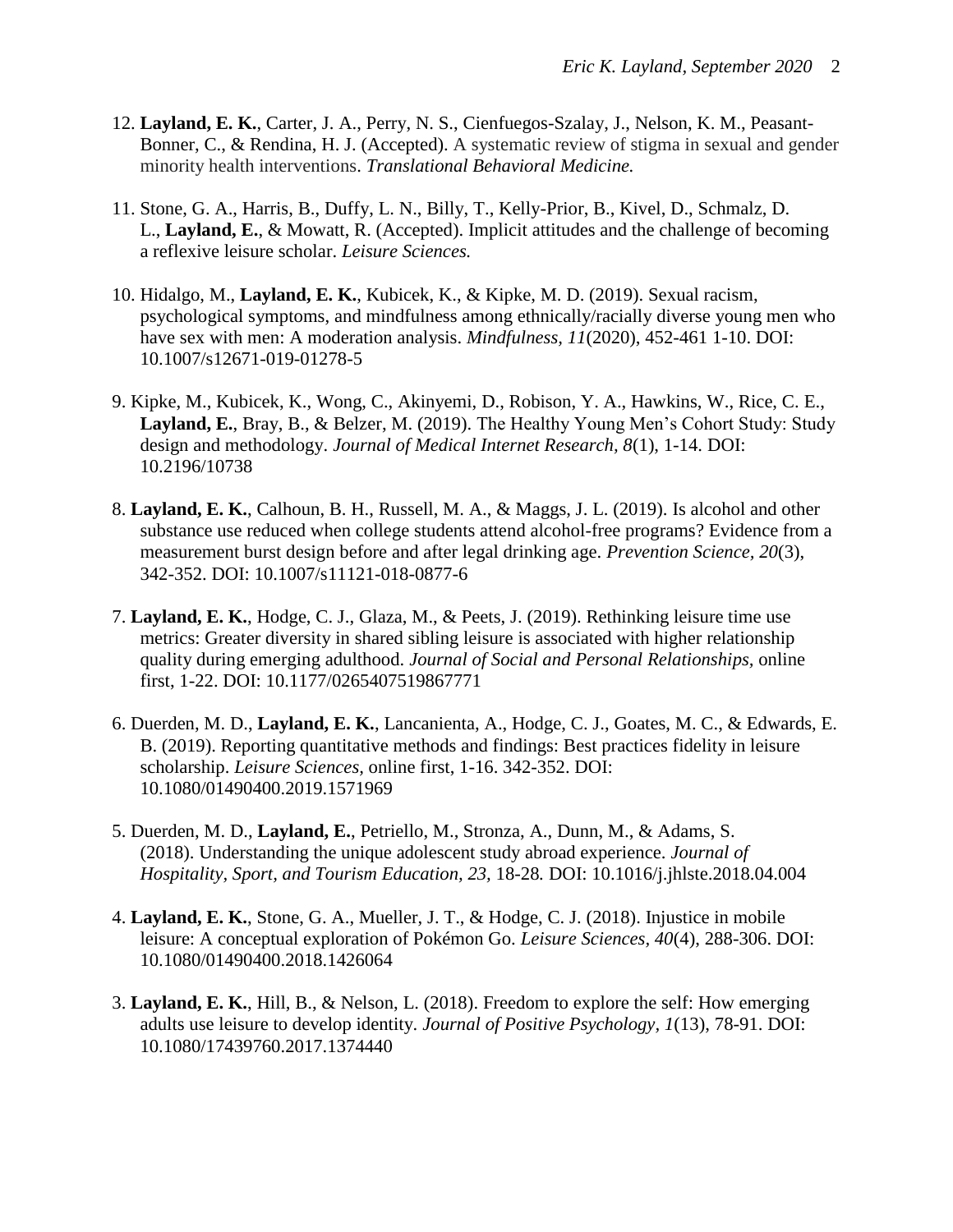- 2. Hodge, C. J., Duerden, M., **Layland, E. K.**, Lacanienta, A., Goates, M. C., & Niu, X. M. (2017). The association between family leisure and family quality: A meta-analysis. *Family Theory & Review, 9*(3), 328-346. DOI: 10.1111/jftr.12202
- 1. Taff, D. B., Hodge, C., **Layland, E.**, Costigan, H., & Gorske, J. (2017). Music at the Monument: Research informing outcomes of veteran and youth-focused Healthy Parks Healthy People event. *George Wright Forum, 34*(1), 73-85.

## **MANUSCRIPTS UNDER PEER REVIEW**

- 6. Earnshaw, V. A., Eaton, L. A., Watson, R. J., Brousseau, N. M., **Layland, E. K.**, Berman, M., & Wiginton, J. M. (Under review). Sexual orientation outness and HIV/STI stigma over first year post-HIV/STI diagnosis among Black sexual minority men.
- 5. Berman, M., Eaton, L. A., Watson, R. J., Earnshaw, V. A., **Layland, E. K.**, & Wiginton, J. M. (Under review). Factors Associated with disclosure of sexual orientation among Black sexual minority men.
- 4. Cooper, D. K., Bámaca-Colbert, M. Y., **Layland, E. K.,** Simpson, E., & Bayly, B. (Under review). Identifying subgroups of Latinxs exposed to lifetime adversity: Links to adult mental health problems.
- 3. **Layland, E. K.**, Ram, N., Caldwell, L. L., Smith, E. A., & Wegner, L. (Under review). Association between leisure boredom and sexual debut and accompanying sexual risks.
- 2. **Layland, E. K.**, Caldwell, L. L., Ram, N., Smith, E., Wegner, L., & Jacobs, J. J. (Under review). Adolescent substance use behavior change through school intervention is improved by teacher and school implementation support together, especially for girls.
- 1. **Layland, E. K.**, Peets, J. O., Hodge, C. J., & Glaza, M. (Under review). Exploring sibling relationship quality in the context of digital leisure and geographic distance.

#### **MANUSCRIPTS IN PREPARATION**

- 4. **Layland, E. K.,** Bray, B. C., Maggs, J. L., & Kipke, M. D. Latent class analysis as a tool for intersectional public health research: Racism, homonegativism, and health among Black and Latino sexual minority young men.
- 3. Hsueh, L., **Layland, E. K.**, Kipke, M. D., & Bray, B. C. Discrimination, internalized homonegativity, and healthcare system distrust among young men of color who have sex with men: Evidence from the Healthy Young Men's Cohort (HYM) Study.
- 2. Bray, B. C., **Layland, E. K.,** Lanza, S., & Dennis, M. Estimating the effects of a complex, multidimensional moderator: An example of latent class moderation to examine differential intervention effects of drug abuse services.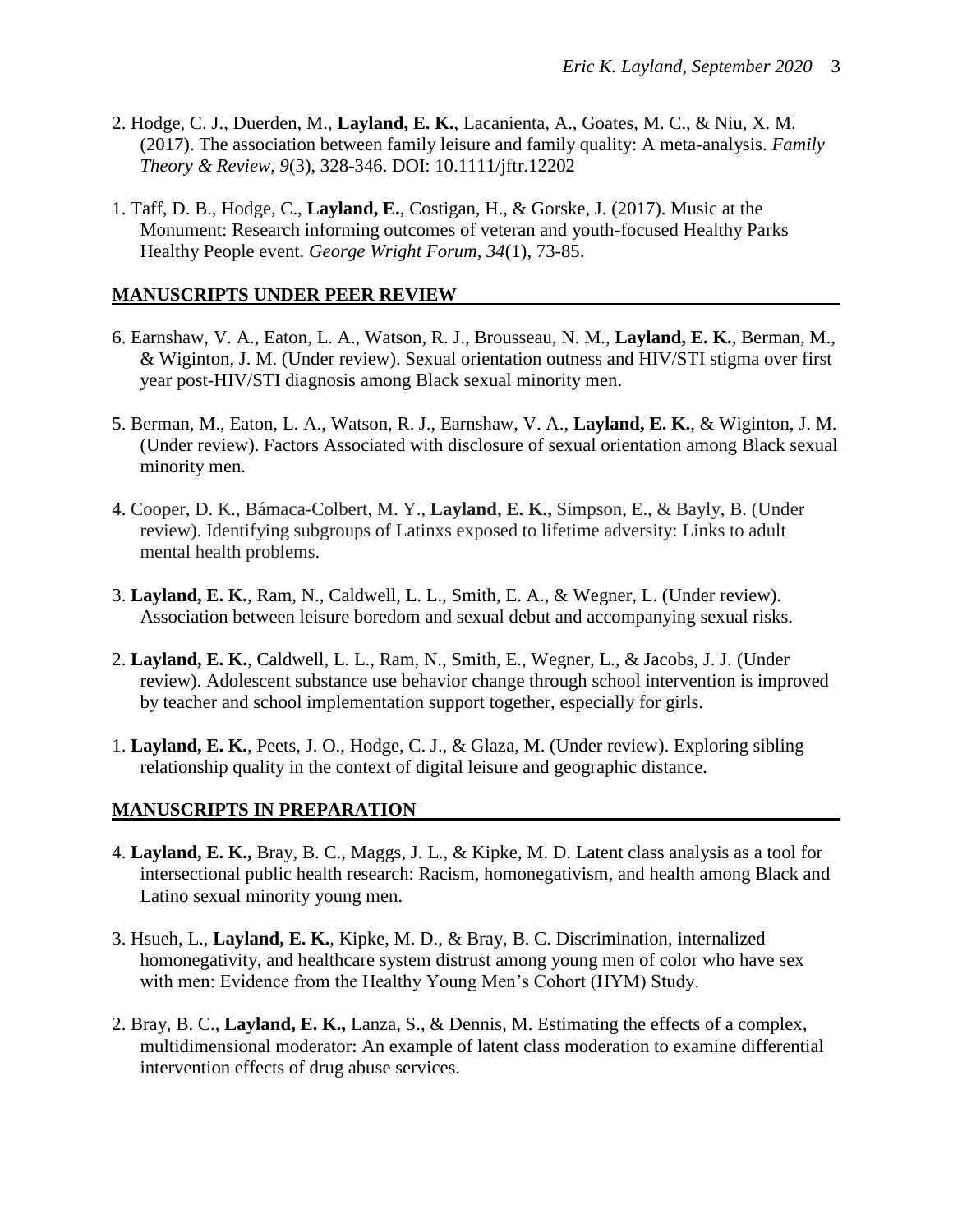1. Van Doren, N., **Layland, E. K.**, Mahlobo, C., & Bray, B. C. Coping with racial discrimination: Person-centered coping profiles moderate the association between discrimination and mental health in African Americans.

#### **RESEARCH FUNDING**

| 2020-2022 | Interdisciplinary HIV Prevention Training Program. National Institute of Mental<br>Health. Center for Interdisciplinary Research on AIDS, Yale University. (T32)<br>MH020031; PI: T. Kershaw). Funded individual budget: \$129,480.               |
|-----------|---------------------------------------------------------------------------------------------------------------------------------------------------------------------------------------------------------------------------------------------------|
| 2016-2018 | Prevention and Methodology Training. National Institute on Drug Abuse. The<br>Methodology Center and The Prevention Research Center, The Pennsylvania<br>State University. (T32 DA017629; PI: L. Collins). Funded individual budget:<br>\$55,620. |
| 2016-2017 | Identity as a protective factor in a substance use prevention program for<br>adolescent dropouts in South Africa. Penn State Africana Research Center (PI: E.<br>Layland). Funded budget: \$1,500.                                                |
| 2017      | Considering leisure as an additional context for exploring identity in emerging<br>adulthood. Penn State Global Programs (PI: E. Layland). Funded budget: \$750.                                                                                  |
| 2012-2013 | Emerging adulthood in Europe—The two-edged sword of leisure pursuit.<br>Brigham Young University's Mary Lou Fulton Research Innovation Endowment<br>(PI: E. Layland). Funded budget: \$4,200.                                                     |

## **SELECT PEER REVIEWED PRESENTATIONS**

- 15. **Layland, E. K.,** Fish, J. N., Exten, C., Mallory, A., & Williams, N. (April, 2021). Suicide attempt rates and association with discrimination are highest in early adulthood for diverse sexual minorities. Research talk submitted to the Society for Behavioral Medicine 41<sup>st</sup> Annual Meeting and Scientific Sessions. Virtual Conference.
- 14. **Layland, E. K.**, Chan, L. S., Cassidy, E., & Rosenberger, J. G. (2020, May). Mapping inequitable distribution of HIV prevention resources by race/ethnicity, neighborhood, and age among sexual minority men. In B. C. Bray (Chair), *Increasing health equity for diverse populations: Place-Based etiology, intervention, and implementation*. Symposium accepted for presentation to the Society for Prevention Research Annual Meeting. Washington, DC. \*Not presented due to COVID19 conference cancellation.
- 13. **Layland, E. K.** (2020, May). Socioemotional and substance use outcomes among sexual minority Men of Color experiencing sexual racism. In N. Parr (Chair), *The Importance of considering multiple minority identities among youth and young adults to reaching prevention goals.* TEDTalk accepted to Society for Prevention Research Annual Meeting. Washington, DC. \*\*Abstract of Distinction. \*Not presented due to COVID19 conference cancellation.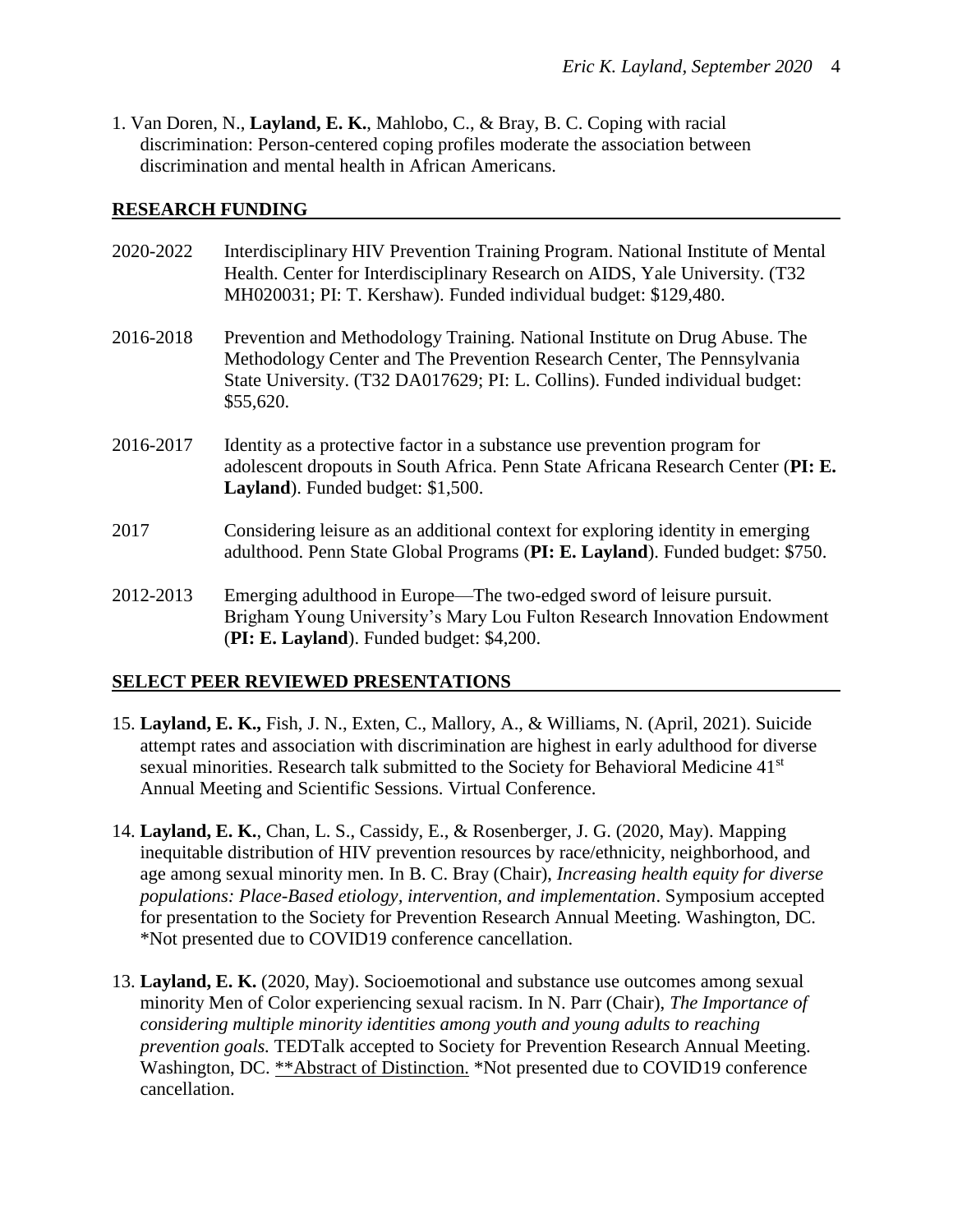- 12. **Layland, E. K.**, Bray, B. C., & Kipke, M. D. (2020, April). Experiences and health correlates of discrimination are not universal: Stress, racism, and homonegativity as determinants of drug use among diverse sexual minority men. In **E. K. Layland** (Chair), *Social and structural determinants of alcohol and drug use among racially and ethnically diverse sexual and gender minorities.* Symposium accepted for presentation to the Society for Behavioral Medicine Annual Meeting. San Francisco, CA. \*\*Highest scored student symposium in HIV and related topics \*Not presented due to COVID19 conference cancellation.
- 11. **Layland, E. K.**, Hidalgo, M., Kubicek, K., & Kipke, M. D. (2020, April). Sexual racism hurts, but mindfulness can help: Mindfulness moderates discrimination's effect on mental health for Black and Latino men who have sex with men. In **E. K. Layland** (Chair), *From stigma to psychological and behavioral health among populations impacted by HIV.* Symposium accepted for presentation to the Society for Behavioral Medicine Annual Meeting. San Francisco, CA. \*Not presented due to COVID19 conference cancellation.
- 10. **Layland, E. K.**, Chan, L. S., Cassidy, E., & Rosenberger, J. G. (2020, April). Mapping inequitable distribution of HIV prevention resources by race/ethnicity, neighborhood, and age among men who have sex with men. In **E. K. Layland** (Chair), *To end the HIV epidemic, we must consider intersectional approaches to health for sexual and gender minorities of Color.* Symposium accepted for presentation to the Society for Behavioral Medicine Annual Meeting. San Francisco, CA. \*Not presented due to COVID19 conference cancellation.
- 9. **Layland, E. K.**, Chan, L. S., Cassidy, E., & Rosenberger, J. G. (2019, June). Geo-spatial network mapping to examine HIV/STI prevention among men who have sex with men. Paper presented at the Australia Public Health Prevention Conference. Melbourne, Australia.
- 8. **Layland, E. K.**, Kipke, M. D., Bray, B. C., & Kubicek, K. (2019, May). Unpacking the effects of stress and discrimination on substance use: Similarities and differences among Latino, Black, and Multi-Racial/Ethnic young men who have sex with men. Poster presented at the 2019 National LGBTQ Health Conference: "Bridging Research and Practice," Atlanta, GA.
- 7. **Layland, E. K.**, Bray, B. C., Kubicek, K., Bhandari, S., & Kipke, M. D. (2019, May). Drug use patterns among young men of color who have sex with men. Poster presented at the Society for Prevention Research 27<sup>th</sup> Annual Meeting: "Prevention Science in a Big Data World." San Francisco, CA.
- 6. **Layland, E. K.**, Potter, L. N., Rosenberger, J. G., Schnarrs, P. W., Mimiaga, M. J., & Biello, K. B. (2019, March). Attenuating the link between discrimination and psychopathology in Latin American gay men. Paper presented at the Society for Behavioral Medicine Annual Meeting. Washington, DC.
- 5. **Layland, E. K.**, Calhoun, B., Maggs, J., & Russell, M. (2017, November). Campus-led alcohol free programs as a prevention strategy for emerging adults attending university.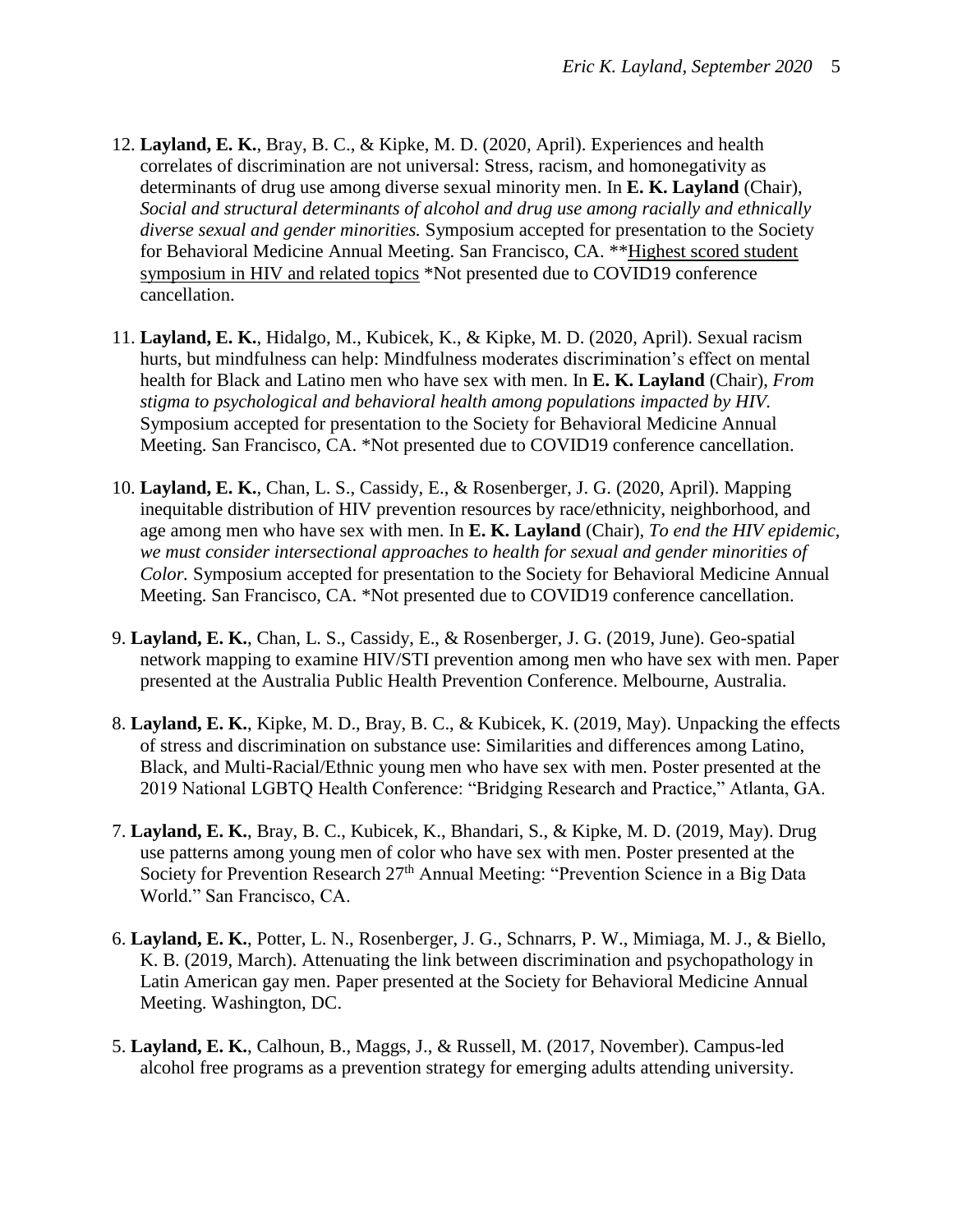Paper presented at the biennial meeting of the Society for the Study of Emerging Adulthood. Washington, D.C.

- 4. **Layland, E. K.**, Caldwell, L. L., Ram, N., & Wegner, L. (2017, June). Using boredom to compare competing risks in adolescence*.* In L. L. Caldwell (Chair), *Pathways, profiles, and predictors of adolescent sexual behavior explained through diverse methods.* Symposium presented at the annual meeting of the Society for Prevention Research. Washington, D.C. \*\*Abstract of Distinction
- 3. **Layland, E. K.**, Hodge, C. J., & Godbole, N. (2017, May). Sibling relationships in emerging adulthood: Shared leisure and relationship quality. Paper presented at the Canadian Congress on Leisure Research. Kitchener, Ontario, Canada.
- 2. **Layland, E.**, Hill, B. J., & Nelson, N. J. (2017, May). Considering leisure as an additional context for exploring identity in emerging adulthood. Paper presented at the International Society for Research on Identity Conference. Groningen, Netherlands
- 1. **Layland, E.K.**, Hill, B., & Nelson, L.J. (2015, October). Exploring free time and leisure in emerging adulthood. In S.E. Brewer (Chair), *Moral and positive development.* Paper presented at the biennial meeting of the Society for the Study of Emerging Adulthood. Miami, FL.

## **TEACHING EXPERIENCE**

#### **Instructor**

|                                 | The Pennsylvania State University                                                                    |
|---------------------------------|------------------------------------------------------------------------------------------------------|
| 2017                            | Leisure and Human Behavior (RPTM 120, Online), World Campus                                          |
| 2016                            | Leisure and Human Behavior (RPTM 120)                                                                |
| <b>Invited Lecturer</b>         |                                                                                                      |
|                                 | The Pennsylvania State University                                                                    |
| 2018-2020                       | Adolescent Development (HDFS 239)                                                                    |
|                                 | "Sexual Identity Development in Adolescence"                                                         |
| 2015-2016                       | Program Evaluation and Research Methods (RPTM 433)<br>"Qualitative Methods"                          |
|                                 | "Research and Evaluation in Community Programs"                                                      |
| University of Utah              |                                                                                                      |
| 2019                            | International Affairs and Global Enterprise (IAGE 6800)<br>"LGBT Rights as a Global Social Movement" |
| <b>Teaching Assistant</b>       |                                                                                                      |
| <b>Brigham Young University</b> |                                                                                                      |
| 2012-2013                       | Event and Experience Management (RECM 420)                                                           |
| 2012                            | Inclusive Recreation (RECM 307)                                                                      |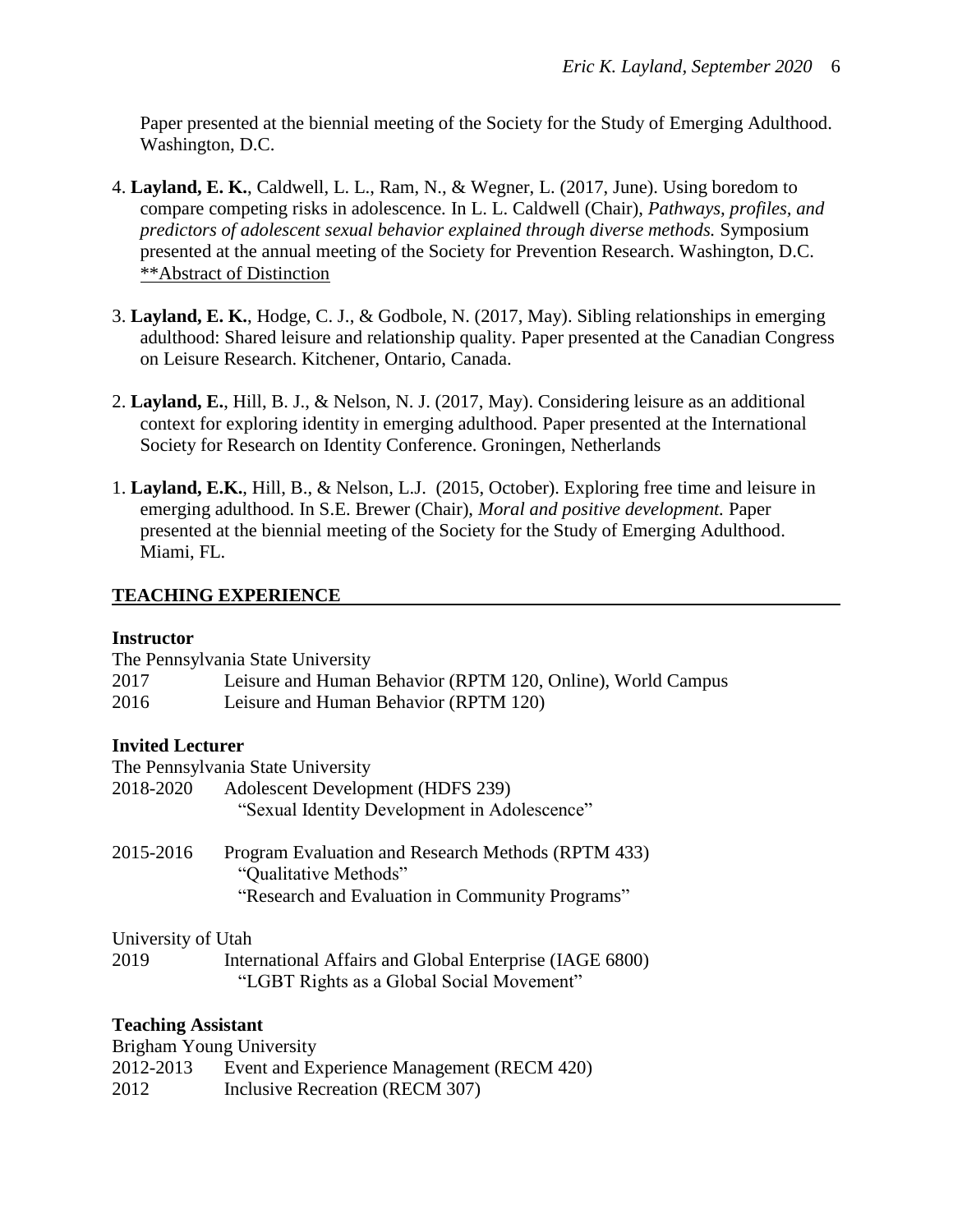2011 Leisure in Contemporary Society (RECM 301)

## **AWARDS AND HONORS**

|           | 2020-present Yale AIDS Prevention Training Fellow. National Institute of Mental Health T32. |
|-----------|---------------------------------------------------------------------------------------------|
| 2020      | Abstract of Distinction. Society for Prevention Research.                                   |
| 2019      | LGBTA Alumni Interest Group Award. Penn State LGBTQA Resource Center.                       |
| 2019      | LGBTQ National Health Conference Scholarship.                                               |
| 2019      | Student Travel Award. Society for Behavioral Medicine Annual Meeting.                       |
| 2016-2018 | Prevention & Methodology Predoc Fellow. National Institute on Drug Abuse T32.               |
| 2017-2018 | Ruth W. Ayres-Givens Scholar. Penn State.                                                   |
| 2017-2018 | Herberta M. Lundegren Scholar. Penn State.                                                  |
| 2017      | Abstract of Distinction. Society for Prevention Research.                                   |
| 2017      | Global Student Travel Grant. Penn State Global Programs.                                    |
| 2014      | Future Scholar of the Year. The Academy of Leisure Sciences.                                |
| 2014      | Outstanding Young Professional. Central Utah Recreation & Parks.                            |
| 2012      | Outstanding Graduate Student. Brigham Young University.                                     |
| 2012      | TED Talks 2 <sup>nd</sup> Runner Up. Brigham Young University.                              |
| 2012      | Graduate Student of the Year. Utah Recreation & Parks Association.                          |
|           |                                                                                             |

## **PROFESSIONAL AND PUBLIC SERVICE ACTIVITIES**

## **Service to the Department**

| 2019-2020 | Faculty Search Committee. Penn State Consortium to Combat Substance Abuse. |
|-----------|----------------------------------------------------------------------------|
| 2019      | Recruitment Ambassador. Penn State Human Development & Family Studies.     |
| 2018-2019 | Graduate Student Chair. Inclusion, Diversity, & Equity Committee.          |
| 2017-2018 | Co-Chair. Diversity in Research Colloquium.                                |
| 2017-2018 | Chair. First Year Graduate Student Mentoring Program.                      |
| 2017      | Facilitator. "Managing Online Presence" Workshop for PhD students.         |

## **Service to the University**

| 2019-2020 | Board Member. Student Advisory Board. Penn State University Health Services.  |
|-----------|-------------------------------------------------------------------------------|
| 2017-2020 | Grad Student Representative. Penn State Sexual & Gender Minority Health SIG.  |
| 2015-2020 | Sexual & Gender Diversity Panel Moderator. Penn State Student Voice Outreach. |
| 2015-2020 | Undergraduate Mentor. Penn State Center for Sexual & Gender Diversity.        |
| 2018-2019 | Coordinator. Mixture Modeling SIG, Penn State Methodology Center.             |
| 2017-2018 | Executive Council. Penn State Presidential Commission for LGBTQ Equity.       |

## **Service to Professional Organizations**

| 2019-2020 | Student/Trainee Chair. HIV & Sexual Health SIG, Society for Behavioral |
|-----------|------------------------------------------------------------------------|
|           | Medicine.                                                              |
| 2019-2020 | Conference Abstract Reviewer.                                          |
|           | Society for Prevention Research                                        |
|           | American Psychological Association, Division 44                        |
| 2016-2020 | Ad hoc Reviewer, Peer-refereed Journals.                               |
|           | Development and Psychopathology                                        |
|           |                                                                        |